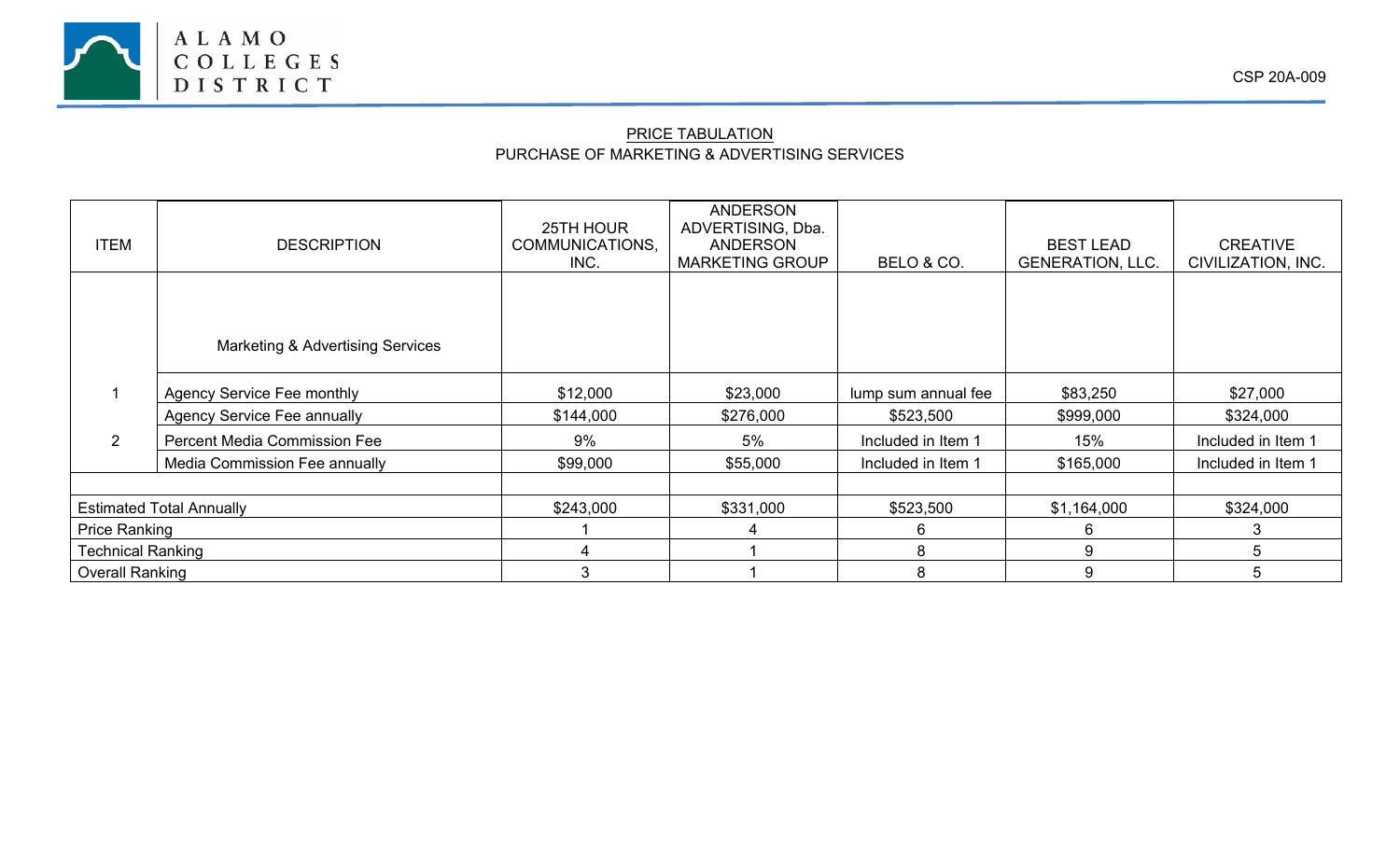## PRICE TABULATION PURCHASE OF MARKETING & ADVERTISING SERVICES

|                                 |                                             | <b>HIGH FIVE</b><br><b>MARKETING</b> | <b>KALYPSO</b>   | <b>GARCIA BALDWIN,</b><br>INC., Dba. |              |
|---------------------------------|---------------------------------------------|--------------------------------------|------------------|--------------------------------------|--------------|
| <b>ITEM</b>                     | <b>DESCRIPTION</b>                          | <b>PARTNERS</b>                      | MANAGEMENT, INC. | <b>MARKETVISION</b>                  | SENSIS, INC. |
|                                 |                                             |                                      |                  |                                      |              |
|                                 |                                             |                                      |                  |                                      |              |
|                                 | <b>Marketing &amp; Advertising Services</b> |                                      |                  |                                      |              |
|                                 | <b>Agency Service Fee monthly</b>           | \$4,000                              | \$4,800          | \$23,000                             | \$22,000     |
|                                 | <b>Agency Service Fee annually</b>          | \$48,000                             | \$57,600         | \$276,000                            | \$264,000    |
| 2                               | <b>Percent Media Commission Fee</b>         | 5%                                   | 24%              | 5%                                   | 4.5%         |
|                                 | Media Commission Fee annually               | \$55,000                             | \$264,000        | \$55,000                             | \$49,500     |
|                                 |                                             |                                      |                  |                                      |              |
| <b>Estimated Total Annually</b> |                                             | \$103,000                            | \$321,600        | \$331,000                            | \$313,500    |
| <b>Price Ranking</b>            |                                             | 6                                    | 6                | 4                                    | 2            |
| <b>Technical Ranking</b>        |                                             | 6                                    |                  | າ                                    |              |
| <b>Overall Ranking</b>          |                                             | 6                                    |                  | 2                                    |              |